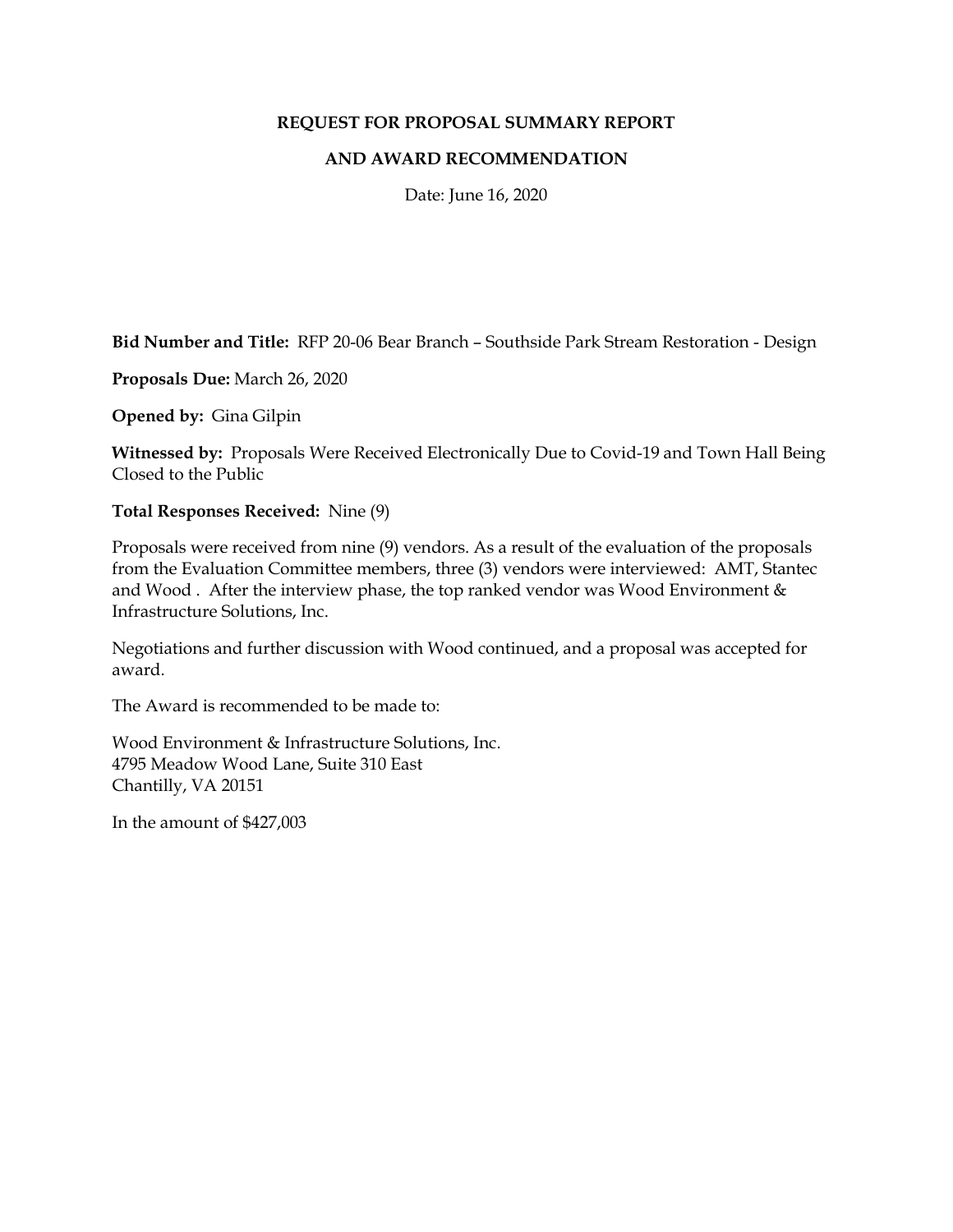| <b>RANK</b>    | <b>FIRM NAME</b>   | <b>SCORE</b> |
|----------------|--------------------|--------------|
| 1              | <b>AMT</b>         | 28.10        |
| $\overline{2}$ | <b>Stantec</b>     | 28.10        |
| 3              | Wood               | 28.10        |
| 4              | <b>RES</b>         | 24.90        |
| 5              | <b>Ecotone</b>     | 24.10        |
| 6              | <b>Kimley-Horn</b> | 23.90        |
| 7              | <b>Bay Land</b>    | 23.50        |
| 8              | <b>Kirk</b>        | 23.30        |
| 9              | <b>Biohabits</b>   | 22.70        |
|                |                    |              |
|                |                    |              |
|                |                    |              |
|                |                    |              |
|                |                    |              |